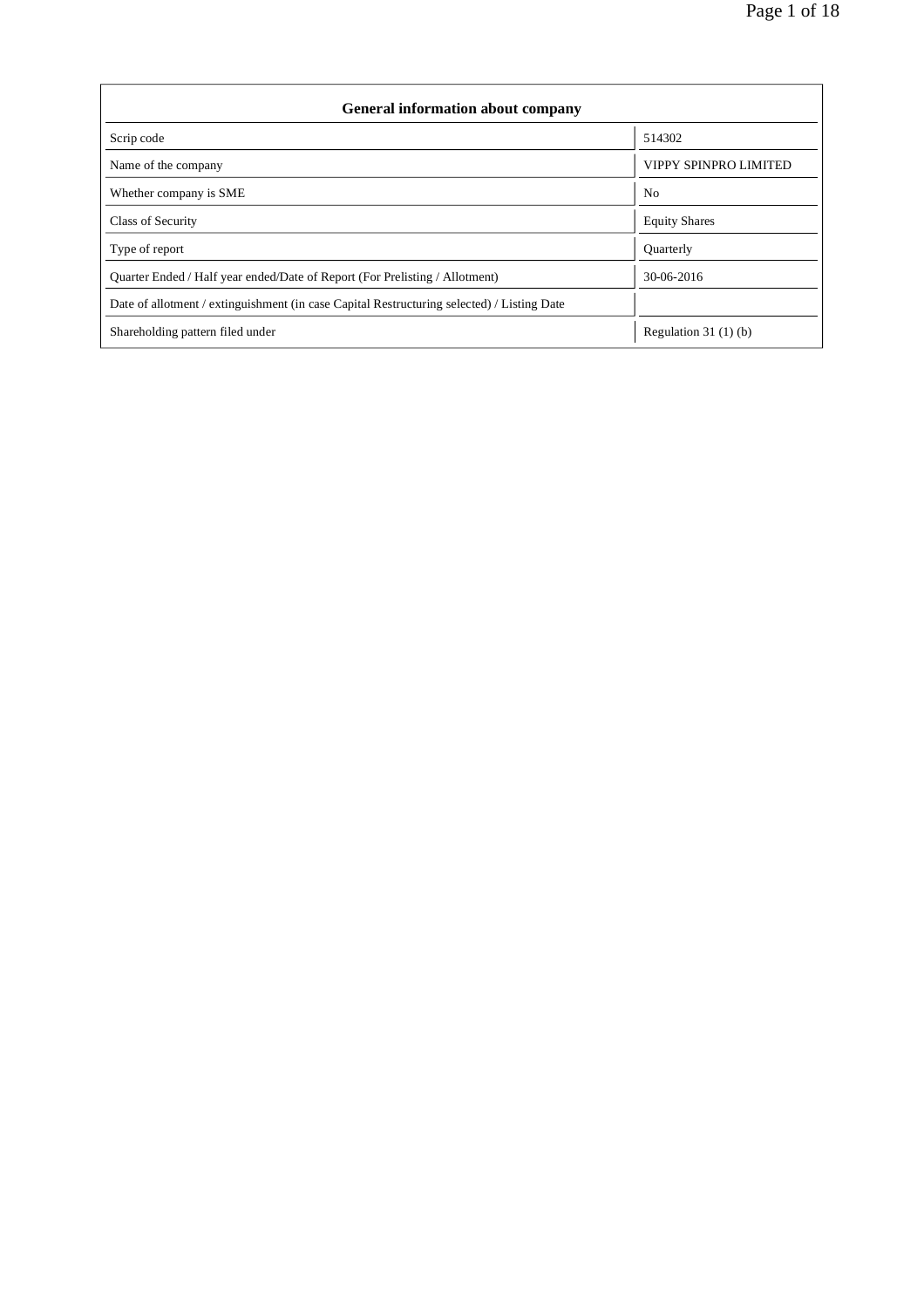| Sr. No. | <b>Particular</b>                                                                      | Yes/No         |
|---------|----------------------------------------------------------------------------------------|----------------|
|         | Whether the Listed Entity has issued any partly paid up shares?                        | No             |
|         | Whether the Listed Entity has issued any Convertible Securities?                       | N <sub>0</sub> |
|         | Whether the Listed Entity has issued any Warrants?                                     | No             |
|         | Whether the Listed Entity has any shares against which depository receipts are issued? | N <sub>0</sub> |
|         | Whether the Listed Entity has any shares in locked-in?                                 | No             |
| 6       | Whether any shares held by promoters are pledge or otherwise encumbered?               | N <sub>0</sub> |
|         | Whether company has equity shares with differential voting rights?                     | N <sub>o</sub> |

file://C:\Documents and Settings\Administrator\Desktop\sebi\ankit sh p\REPORTS\Sha... 7/14/2016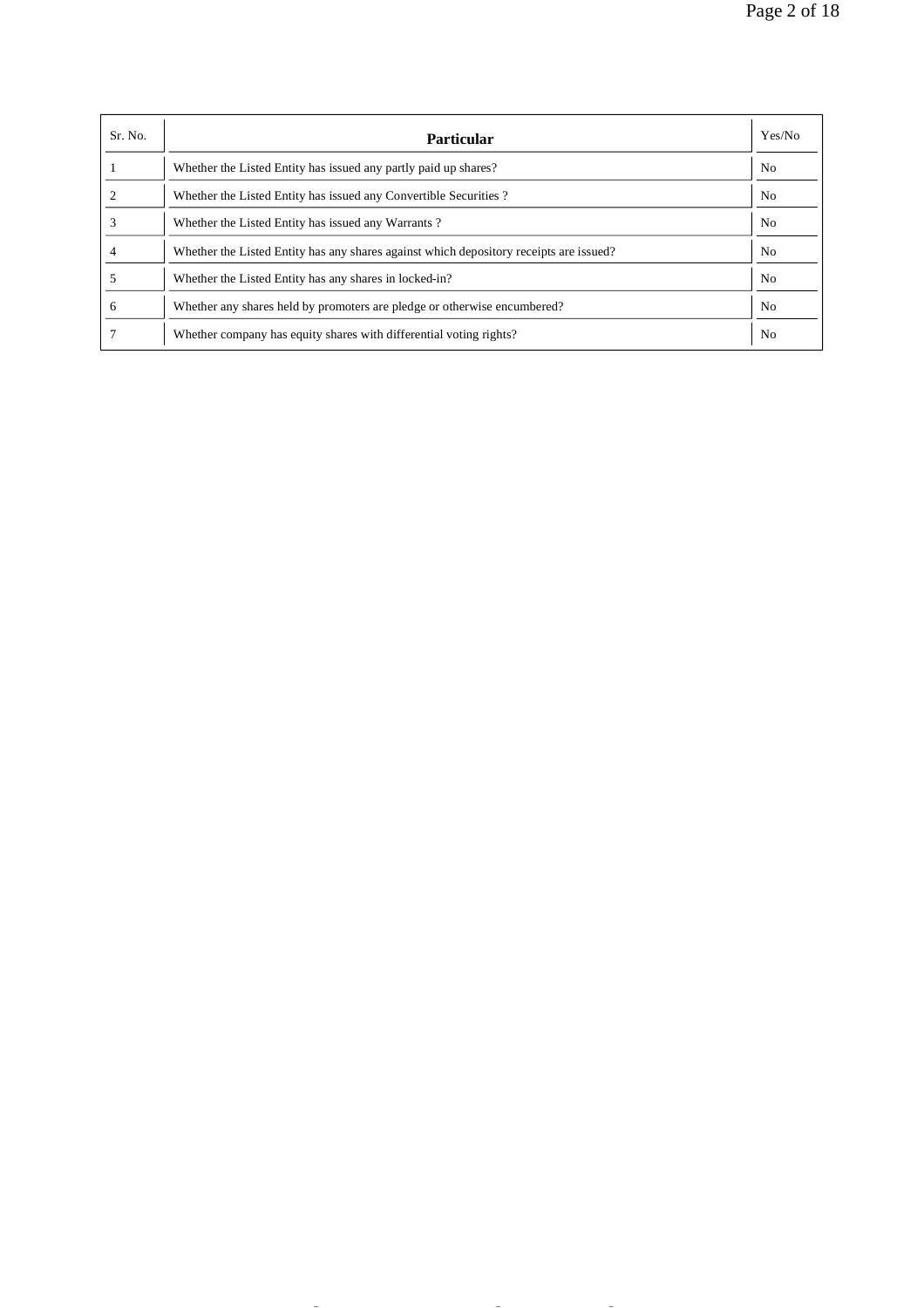| Table I - Summary Statement holding of specified securities |                                                |                         |                            |                                 |                                    |                                           |                                                                  |                           |               |         |                                   |
|-------------------------------------------------------------|------------------------------------------------|-------------------------|----------------------------|---------------------------------|------------------------------------|-------------------------------------------|------------------------------------------------------------------|---------------------------|---------------|---------|-----------------------------------|
| Category<br>Category<br>of<br>$($ I                         |                                                | No. of<br>fully         | No.<br><b>Of</b><br>Partly | No. Of                          | Total<br>nos.                      | Shareholding<br>as a % of<br>total no. of | Number of Voting Rights held in each<br>class of securities (IX) |                           |               |         |                                   |
|                                                             | shareholder                                    | Nos. Of<br>shareholders | paid up<br>equity          | paid-<br>up                     | shares<br>underlying<br>Depository | shares<br>held<br>$(VII) =$               | shares<br>(calculated as                                         | No of Voting (XIV) Rights |               |         |                                   |
|                                                             | (II)                                           | (III)                   | shares<br>held<br>(IV)     | equity<br>shares<br>held<br>(V) | Receipts<br>(VI)                   | $(IV)+$<br>$(V) +$<br>(VI)                | per SCRR,<br>1957) (VIII)<br>As a % of<br>$(A+B+C2)$             | Class<br>eg: X            | Class<br>eg:y | Total   | Total as a<br>$%$ of<br>$(A+B+C)$ |
| (A)                                                         | Promoter<br>$\&$<br>Promoter<br>Group          | 10                      | 3185094                    |                                 |                                    | 3185094                                   | 54.26                                                            | 3185094                   |               | 3185094 | 54.26                             |
| (B)                                                         | Public                                         | 9116                    | 2684906                    |                                 |                                    | 2684906                                   | 45.74                                                            | 2684906                   |               | 2684906 | 45.74                             |
| (C)                                                         | Non<br>Promoter-<br>Non Public                 |                         |                            |                                 |                                    |                                           |                                                                  |                           |               |         |                                   |
| (C1)                                                        | <b>Shares</b><br>underlying<br><b>DRs</b>      |                         |                            |                                 |                                    |                                           |                                                                  |                           |               |         |                                   |
| (C2)                                                        | Shares held<br>by<br>Employee<br><b>Trusts</b> |                         |                            |                                 |                                    |                                           |                                                                  |                           |               |         |                                   |
|                                                             | Total                                          | 9126                    | 5870000                    |                                 |                                    | 5870000                                   |                                                                  | 5870000                   |               | 5870000 | 100                               |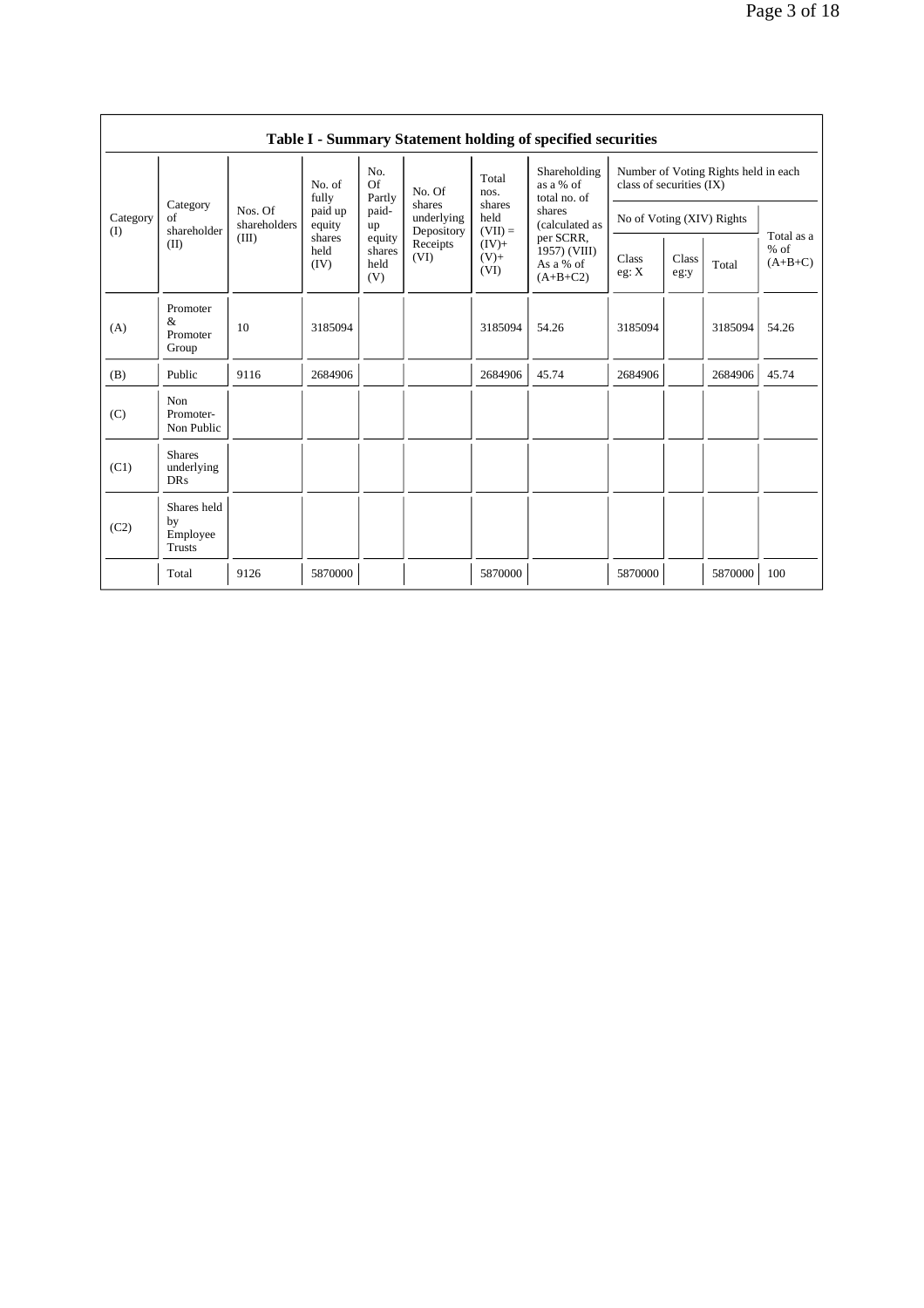|          |                                           |                                                 |                                       |                                                                                                                           | Table I - Summary Statement holding of specified securities                                  |                                                                                                |            |                                                                               |            |                                                         |
|----------|-------------------------------------------|-------------------------------------------------|---------------------------------------|---------------------------------------------------------------------------------------------------------------------------|----------------------------------------------------------------------------------------------|------------------------------------------------------------------------------------------------|------------|-------------------------------------------------------------------------------|------------|---------------------------------------------------------|
| Category | Category<br>of                            | No. Of<br><b>Shares</b><br>Underlying           | No. of<br><b>Shares</b><br>Underlying | No. Of<br><b>Shares</b><br>Underlying<br>Outstanding<br>convertible<br>securities<br>and No. Of<br>Warrants<br>$(Xi)$ (a) | Shareholding,<br>as a %<br>assuming full<br>conversion of<br>convertible<br>securities (as a | Number of<br>Locked in<br>shares $(XII)$                                                       |            | Number of<br><b>Shares</b><br>pledged or<br>otherwise<br>encumbered<br>(XIII) |            | Number of<br>equity shares<br>held in                   |
| (I)      | shareholder<br>(II)                       | Outstanding<br>convertible<br>securities<br>(X) | Outstanding<br>Warrants<br>$(X_i)$    |                                                                                                                           |                                                                                              | percentage of<br>diluted share<br>capital) $(XI)=$<br>$(VII)+(X)$ As a<br>$%$ of<br>$(A+B+C2)$ | No.<br>(a) | As a<br>$%$ of<br>total<br><b>Shares</b><br>held<br>(b)                       | No.<br>(a) | As a<br>$%$ of<br>total<br><b>Shares</b><br>held<br>(b) |
| (A)      | Promoter<br>&<br>Promoter<br>Group        |                                                 |                                       |                                                                                                                           | 54.26                                                                                        |                                                                                                |            |                                                                               |            | 3185094                                                 |
| (B)      | Public                                    |                                                 |                                       |                                                                                                                           | 45.74                                                                                        |                                                                                                |            |                                                                               |            | 1465536                                                 |
| (C)      | Non<br>Promoter-<br>Non Public            |                                                 |                                       |                                                                                                                           |                                                                                              |                                                                                                |            |                                                                               |            |                                                         |
| (C1)     | <b>Shares</b><br>underlying<br><b>DRs</b> |                                                 |                                       |                                                                                                                           |                                                                                              |                                                                                                |            |                                                                               |            |                                                         |
| (C2)     | Shares held<br>by<br>Employee<br>Trusts   |                                                 |                                       |                                                                                                                           |                                                                                              |                                                                                                |            |                                                                               |            |                                                         |
|          | Total                                     |                                                 |                                       |                                                                                                                           |                                                                                              |                                                                                                |            |                                                                               |            | 4650630                                                 |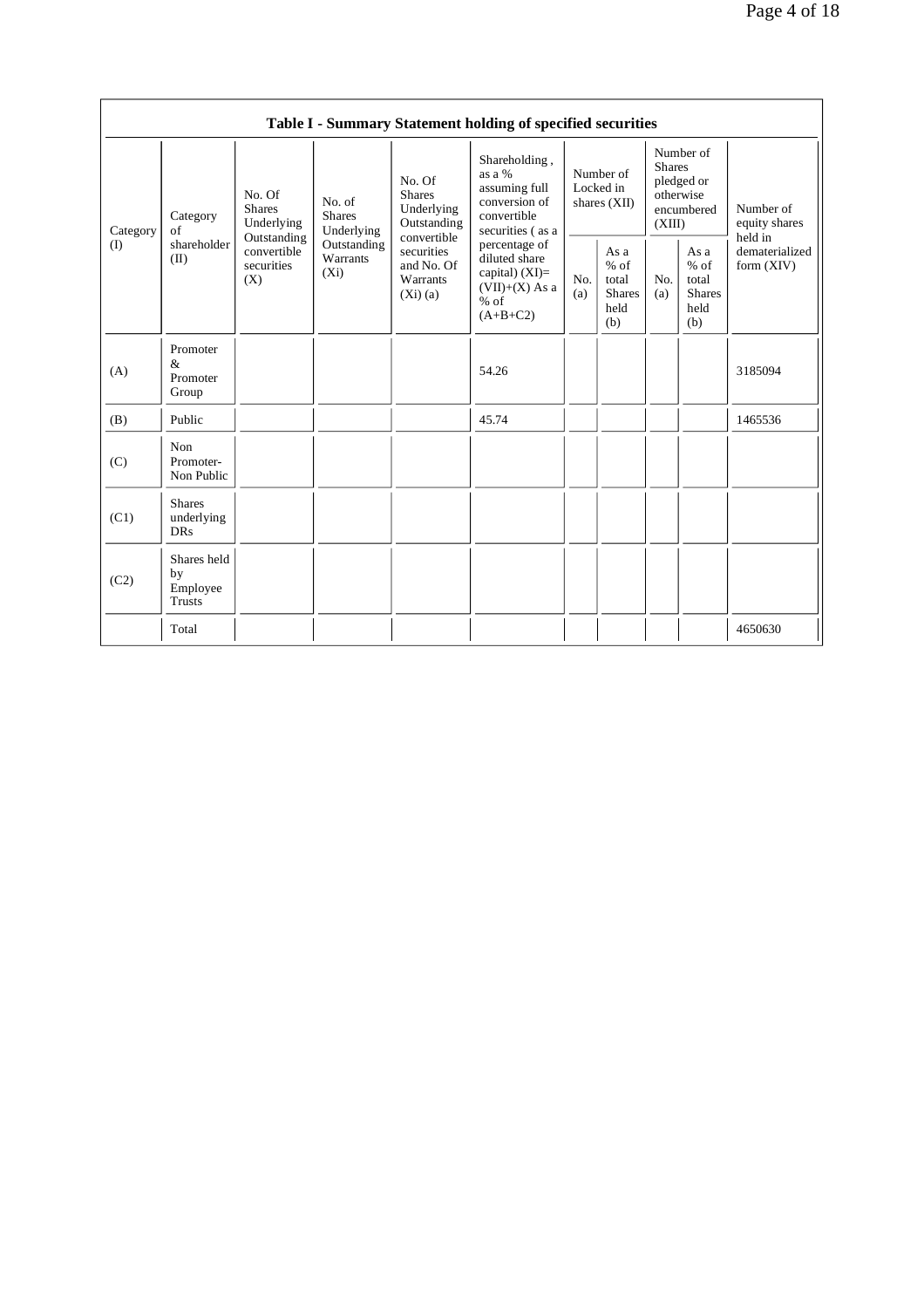|                                                                                                | Table II - Statement showing shareholding pattern of the Promoter and Promoter Group                                |                         |                            |                                 |                                    |                                                                                                                                |                                                  |                           |               |         |                                 |
|------------------------------------------------------------------------------------------------|---------------------------------------------------------------------------------------------------------------------|-------------------------|----------------------------|---------------------------------|------------------------------------|--------------------------------------------------------------------------------------------------------------------------------|--------------------------------------------------|---------------------------|---------------|---------|---------------------------------|
|                                                                                                |                                                                                                                     |                         | No. of                     | No.<br><b>Of</b>                | No. Of                             | Shareholding<br>Number of Voting Rights held in<br>as a % of<br>Total<br>each class of securities (IX)<br>total no. of<br>nos. |                                                  |                           |               |         |                                 |
| Sr.                                                                                            | Category $\&$<br>Name of the                                                                                        | Nos. Of<br>shareholders | fully<br>paid up<br>equity | Partly<br>paid-<br>up           | shares<br>underlying<br>Depository | shares<br>held<br>$(VII) =$                                                                                                    | shares<br>(calculated<br>as per                  | No of Voting (XIV) Rights |               |         | Total<br>as a %                 |
|                                                                                                | Shareholders (I)                                                                                                    | (III)                   | shares<br>held $(IV)$      | equity<br>shares<br>held<br>(V) | Receipts<br>(VI)                   | $(IV)+$<br>$(V)+$<br>(VI)                                                                                                      | SCRR,<br>1957) (VIII)<br>As a % of<br>$(A+B+C2)$ | Class eg:<br>X            | Class<br>eg:y | Total   | of<br>Total<br>Voting<br>rights |
| A                                                                                              | Table II - Statement showing shareholding pattern of the Promoter and Promoter Group                                |                         |                            |                                 |                                    |                                                                                                                                |                                                  |                           |               |         |                                 |
| (1)                                                                                            | Indian                                                                                                              |                         |                            |                                 |                                    |                                                                                                                                |                                                  |                           |               |         |                                 |
| (a)                                                                                            | Individuals/Hindu<br>undivided Family                                                                               | 9                       | 3083032                    |                                 |                                    | 3083032                                                                                                                        | 52.52                                            | 3083032                   |               | 3083032 | 52.52                           |
| (d)                                                                                            | Any Other<br>(specify)                                                                                              | 1                       | 102062                     |                                 |                                    | 102062                                                                                                                         | 1.74                                             | 102062                    |               | 102062  | 1.74                            |
| Sub-Total<br>(A)(1)                                                                            |                                                                                                                     | 10                      | 3185094                    |                                 |                                    | 3185094                                                                                                                        | 54.26                                            | 3185094                   |               | 3185094 | 54.26                           |
| (2)                                                                                            | Foreign                                                                                                             |                         |                            |                                 |                                    |                                                                                                                                |                                                  |                           |               |         |                                 |
| Total<br>Shareholding<br>of Promoter<br>and<br>Promoter<br>Group $(A)=$<br>$(A)(1)+(A)$<br>(2) |                                                                                                                     | 10                      | 3185094                    |                                 |                                    | 3185094                                                                                                                        | 54.26                                            | 3185094                   |               | 3185094 | 54.26                           |
| B                                                                                              | Table III - Statement showing shareholding pattern of the Public shareholder                                        |                         |                            |                                 |                                    |                                                                                                                                |                                                  |                           |               |         |                                 |
| (1)                                                                                            | Institutions                                                                                                        |                         |                            |                                 |                                    |                                                                                                                                |                                                  |                           |               |         |                                 |
| (a)                                                                                            | <b>Mutual Funds</b>                                                                                                 | 3                       | 3800                       |                                 |                                    | 3800                                                                                                                           | 0.06                                             | 3800                      |               | 3800    | 0.06                            |
| Sub-Total<br>(B)(1)                                                                            |                                                                                                                     | 3                       | 3800                       |                                 |                                    | 3800                                                                                                                           | 0.06                                             | 3800                      |               | 3800    | 0.06                            |
| (3)                                                                                            | Non-institutions                                                                                                    |                         |                            |                                 |                                    |                                                                                                                                |                                                  |                           |               |         |                                 |
| (a(i))                                                                                         | Individuals -<br>i.Individual<br>shareholders<br>holding nominal<br>share capital up<br>to Rs. 2 lakhs.             | 8647                    | 1894892                    |                                 |                                    | 1894892                                                                                                                        | 32.28                                            | 1894892                   |               | 1894892 | 32.28                           |
| (a(ii))                                                                                        | Individuals - ii.<br>Individual<br>shareholders<br>holding nominal<br>share capital in<br>excess of Rs. 2<br>lakhs. | 8                       | 463929                     |                                 |                                    | 463929                                                                                                                         | 7.9                                              | 463929                    |               | 463929  | 7.9                             |
| (e)                                                                                            | Any Other<br>(specify)                                                                                              | 458                     | 322285                     |                                 |                                    | 322285                                                                                                                         | 5.49                                             | 322285                    |               | 322285  | 5.49                            |
| Sub-Total<br>(B)(3)                                                                            |                                                                                                                     | 9113                    | 2681106                    |                                 |                                    | 2681106                                                                                                                        | 45.67                                            | 2681106                   |               | 2681106 | 45.67                           |
| <b>Total Public</b><br>Shareholding<br>$(B)=(B)(1)+$<br>$(B)(2)+(B)$<br>(3)                    |                                                                                                                     | 9116                    | 2684906                    |                                 |                                    | 2684906                                                                                                                        | 45.74                                            | 2684906                   |               | 2684906 | 45.74                           |
| С                                                                                              | Table IV - Statement showing shareholding pattern of the Non Promoter- Non Public shareholder                       |                         |                            |                                 |                                    |                                                                                                                                |                                                  |                           |               |         |                                 |
| Total<br>$(A+B+C2)$                                                                            |                                                                                                                     | 9126                    | 5870000                    |                                 |                                    | 5870000                                                                                                                        | 100                                              | 5870000                   |               | 5870000 | 100                             |
|                                                                                                |                                                                                                                     |                         |                            |                                 |                                    |                                                                                                                                |                                                  |                           |               |         |                                 |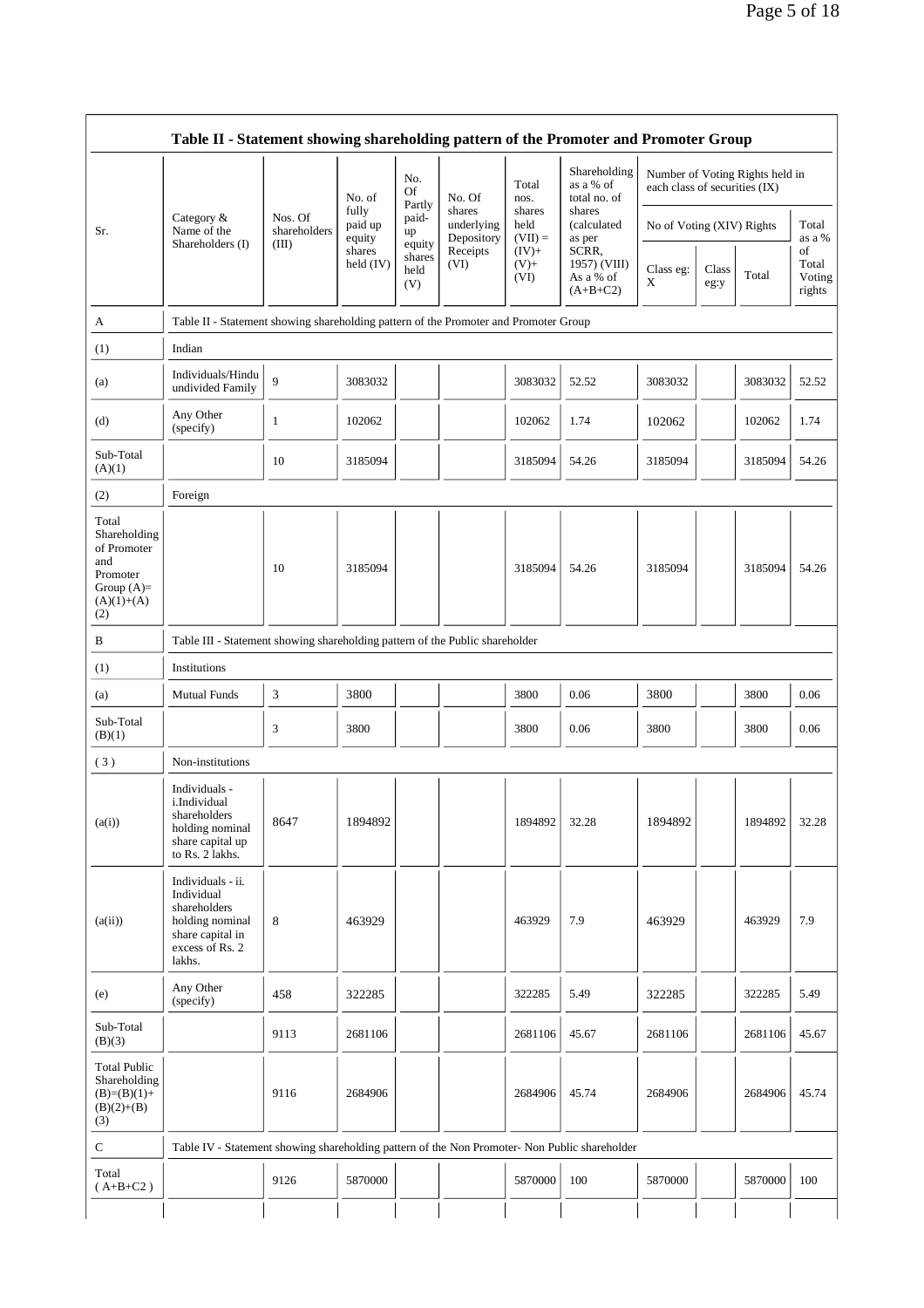| Total                                              |                |  |
|----------------------------------------------------|----------------|--|
| 9126<br>5870000<br>5870000<br>5870000<br>$(A+B+C)$ | 100<br>5870000 |  |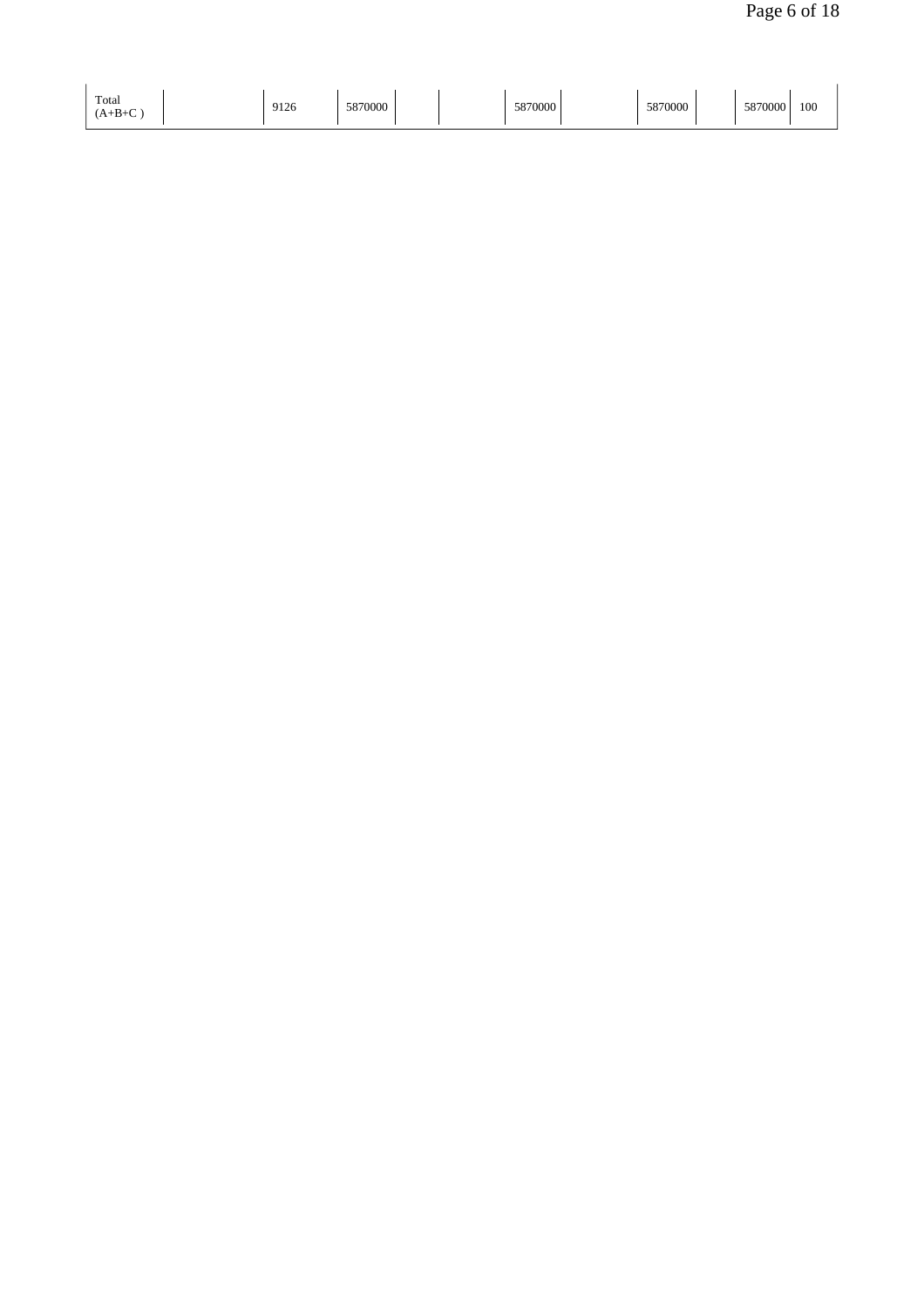|                                                                                         |                                                                                      |                                                      |                                                                                                               | Table II - Statement showing shareholding pattern of the Promoter and Promoter Group                                                                                                 |                                          |                                             |                                                                               |                                                    |                                                         |
|-----------------------------------------------------------------------------------------|--------------------------------------------------------------------------------------|------------------------------------------------------|---------------------------------------------------------------------------------------------------------------|--------------------------------------------------------------------------------------------------------------------------------------------------------------------------------------|------------------------------------------|---------------------------------------------|-------------------------------------------------------------------------------|----------------------------------------------------|---------------------------------------------------------|
| Sr.                                                                                     | No. Of<br><b>Shares</b><br>Underlying<br>Outstanding                                 | No. of<br><b>Shares</b><br>Underlying<br>Outstanding | No. Of Shares<br>Underlying<br>Outstanding<br>convertible<br>securities and<br>No. Of<br>Warrants (Xi)<br>(a) | Shareholding, as<br>a % assuming full<br>conversion of<br>convertible<br>securities (as a<br>percentage of<br>diluted share<br>capital) (XI)=<br>$(VII)+(X)$ As a %<br>of $(A+B+C2)$ | Number of<br>Locked in<br>shares $(XII)$ |                                             | Number of<br><b>Shares</b><br>pledged or<br>otherwise<br>encumbered<br>(XIII) |                                                    | Number of<br>equity shares<br>held in<br>dematerialized |
|                                                                                         | convertible<br>securities $(X)$                                                      | Warrants<br>$(X_i)$                                  |                                                                                                               |                                                                                                                                                                                      | No.<br>(a)                               | As a %<br>of total<br>Shares<br>held<br>(b) | No.<br>(a)                                                                    | As a %<br>of total<br><b>Shares</b><br>held<br>(b) | form $(XIV)$                                            |
| A                                                                                       | Table II - Statement showing shareholding pattern of the Promoter and Promoter Group |                                                      |                                                                                                               |                                                                                                                                                                                      |                                          |                                             |                                                                               |                                                    |                                                         |
| (1)                                                                                     | Indian                                                                               |                                                      |                                                                                                               |                                                                                                                                                                                      |                                          |                                             |                                                                               |                                                    |                                                         |
| (a)                                                                                     |                                                                                      |                                                      |                                                                                                               | 52.52                                                                                                                                                                                |                                          |                                             |                                                                               |                                                    | 3083032                                                 |
| (d)                                                                                     |                                                                                      |                                                      |                                                                                                               | 1.74                                                                                                                                                                                 |                                          |                                             |                                                                               |                                                    | 102062                                                  |
| Sub-Total (A)<br>(1)                                                                    |                                                                                      |                                                      |                                                                                                               | 54.26                                                                                                                                                                                |                                          |                                             |                                                                               |                                                    | 3185094                                                 |
| (2)                                                                                     | Foreign                                                                              |                                                      |                                                                                                               |                                                                                                                                                                                      |                                          |                                             |                                                                               |                                                    |                                                         |
| Total<br>Shareholding<br>of Promoter<br>and Promoter<br>Group $(A)=$<br>$(A)(1)+(A)(2)$ |                                                                                      |                                                      |                                                                                                               | 54.26                                                                                                                                                                                |                                          |                                             |                                                                               |                                                    | 3185094                                                 |
| B                                                                                       |                                                                                      |                                                      |                                                                                                               | Table III - Statement showing shareholding pattern of the Public shareholder                                                                                                         |                                          |                                             |                                                                               |                                                    |                                                         |
| (1)                                                                                     | Institutions                                                                         |                                                      |                                                                                                               |                                                                                                                                                                                      |                                          |                                             |                                                                               |                                                    |                                                         |
| (a)                                                                                     |                                                                                      |                                                      |                                                                                                               | 0.06                                                                                                                                                                                 |                                          |                                             |                                                                               |                                                    | $\boldsymbol{0}$                                        |
| Sub-Total (B)<br>(1)                                                                    |                                                                                      |                                                      |                                                                                                               | 0.06                                                                                                                                                                                 |                                          |                                             |                                                                               |                                                    | $\boldsymbol{0}$                                        |
| (3)                                                                                     | Non-institutions                                                                     |                                                      |                                                                                                               |                                                                                                                                                                                      |                                          |                                             |                                                                               |                                                    |                                                         |
| (a(i))                                                                                  |                                                                                      |                                                      |                                                                                                               | 32.28                                                                                                                                                                                |                                          |                                             |                                                                               |                                                    | 966522                                                  |
| (a(ii))                                                                                 |                                                                                      |                                                      |                                                                                                               | 7.9                                                                                                                                                                                  |                                          |                                             |                                                                               |                                                    | 376129                                                  |
| (e)                                                                                     |                                                                                      |                                                      |                                                                                                               | 5.49                                                                                                                                                                                 |                                          |                                             |                                                                               |                                                    | 122885                                                  |
| Sub-Total (B)<br>(3)                                                                    |                                                                                      |                                                      |                                                                                                               | 45.67                                                                                                                                                                                |                                          |                                             |                                                                               |                                                    | 1465536                                                 |
| <b>Total Public</b><br>Shareholding<br>$(B)=(B)(1)+$<br>$(B)(2)+(B)(3)$                 |                                                                                      |                                                      |                                                                                                               | 45.74                                                                                                                                                                                |                                          |                                             |                                                                               |                                                    | 1465536                                                 |
| ${\bf C}$                                                                               |                                                                                      |                                                      |                                                                                                               | Table IV - Statement showing shareholding pattern of the Non Promoter- Non Public shareholder                                                                                        |                                          |                                             |                                                                               |                                                    |                                                         |
| Total<br>$(A+B+C2)$                                                                     |                                                                                      |                                                      |                                                                                                               | 100                                                                                                                                                                                  |                                          |                                             |                                                                               |                                                    | 4650630                                                 |
| Total<br>$(A+B+C)$                                                                      |                                                                                      |                                                      |                                                                                                               |                                                                                                                                                                                      |                                          |                                             |                                                                               |                                                    | 4650630                                                 |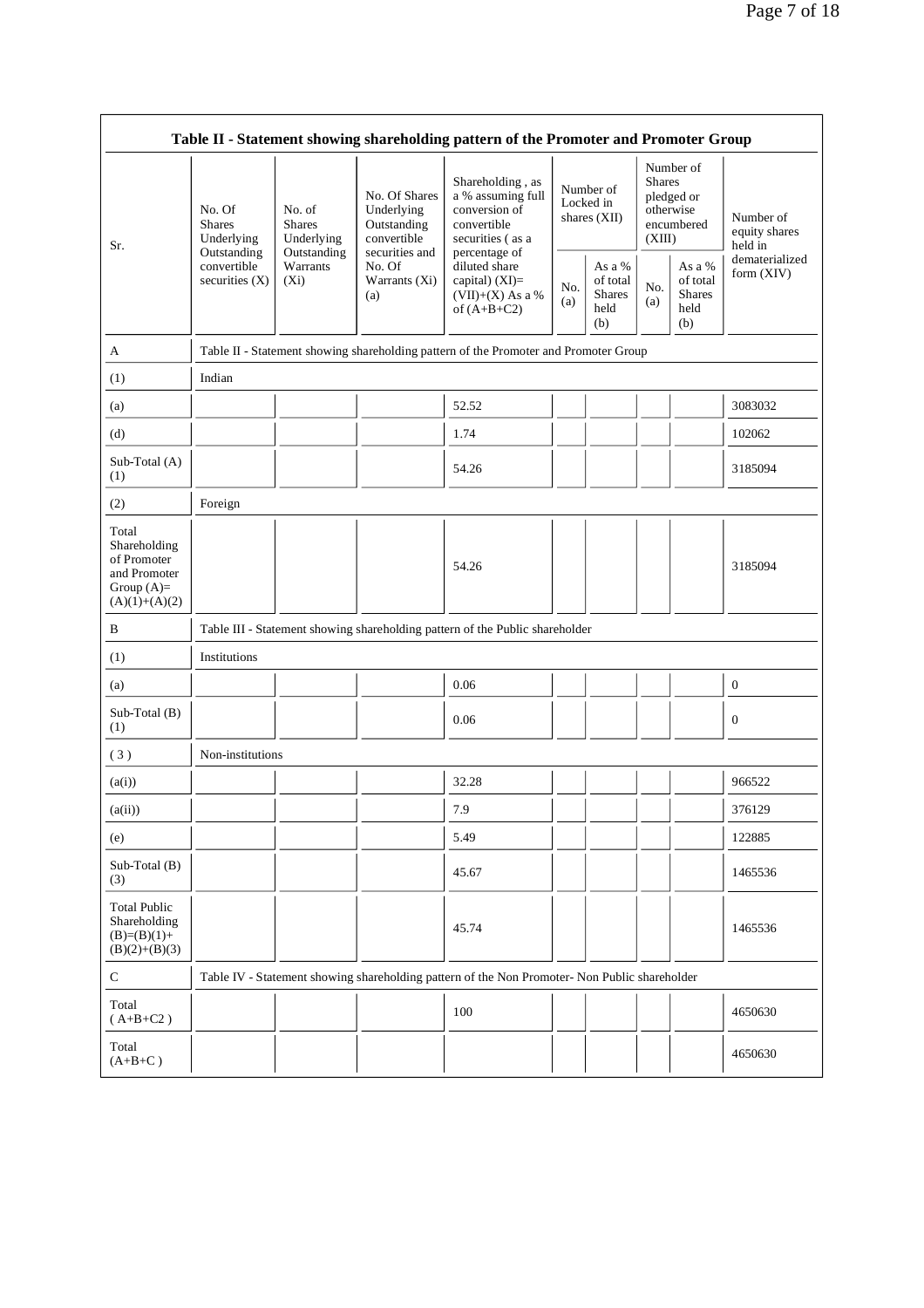|                                                                                                                                                  | Individuals/Hindu undivided Family                            |                               |                                |                               |                                |                                    |                                 |  |  |  |
|--------------------------------------------------------------------------------------------------------------------------------------------------|---------------------------------------------------------------|-------------------------------|--------------------------------|-------------------------------|--------------------------------|------------------------------------|---------------------------------|--|--|--|
| Searial No.                                                                                                                                      | $\mathbf{1}$                                                  | $\mathfrak{2}$                | 3                              | $\overline{4}$                | 5                              | 6                                  | $\tau$                          |  |  |  |
| Name of the<br><b>Shareholders</b><br>(I)                                                                                                        | <b>USHA</b><br><b>MUTHA</b>                                   | <b>PIYUSH</b><br><b>MUTHA</b> | <b>PRANEET</b><br><b>MUTHA</b> | <b>SUNITA</b><br><b>MUTHA</b> | RAHUL<br><b>MUTHA</b><br>(HUF) | <b>CHANDRAKALA</b><br><b>MUTHA</b> | PIYUSH<br><b>MUTHA</b><br>(HUF) |  |  |  |
| PAN (II)                                                                                                                                         | ACAPM7695M                                                    | AJXPM8203B                    | AFTPM5681H                     | AJZPM4769Q                    | AAIHR3665Q                     | ACAPM7693P                         | AAHHP3472L                      |  |  |  |
| No. of fully<br>paid up equity<br>shares held<br>(IV)                                                                                            | 681768                                                        | 521750                        | 521050                         | 468400                        | 331242                         | 259550                             | 104491                          |  |  |  |
| No. Of Partly<br>paid-up equity<br>shares held<br>(V)                                                                                            |                                                               |                               |                                |                               |                                |                                    |                                 |  |  |  |
| No. Of shares<br>underlying<br>Depository<br>Receipts (VI)                                                                                       |                                                               |                               |                                |                               |                                |                                    |                                 |  |  |  |
| Total nos.<br>shares held<br>$(VII) = (IV) +$<br>$(V) + (VI)$                                                                                    | 681768                                                        | 521750                        | 521050                         | 468400                        | 331242                         | 259550                             | 104491                          |  |  |  |
| Shareholding<br>as a % of total<br>no. of shares<br>(calculated as<br>per SCRR,<br>1957) (VIII)<br>As a % of<br>$(A+B+C2)$                       | 11.61                                                         | 8.89                          | 8.88                           | 7.98                          | 5.64                           | 4.42                               | 1.78                            |  |  |  |
|                                                                                                                                                  | Number of Voting Rights held in each class of securities (IX) |                               |                                |                               |                                |                                    |                                 |  |  |  |
| Class eg: $X$                                                                                                                                    | 681768                                                        | 521750                        | 521050                         | 468400                        | 331242                         | 259550                             | 104491                          |  |  |  |
| Class eg:y                                                                                                                                       |                                                               |                               |                                |                               |                                |                                    |                                 |  |  |  |
| Total                                                                                                                                            | 681768                                                        | 521750                        | 521050                         | 468400                        | 331242                         | 259550                             | 104491                          |  |  |  |
| Total as a %<br>of Total<br>Voting rights                                                                                                        | 11.61                                                         | 8.89                          | 8.88                           | 7.98                          | 5.64                           | 4.42                               | 1.78                            |  |  |  |
| No. Of Shares<br>Underlying<br>Outstanding<br>convertible<br>securities (X)                                                                      |                                                               |                               |                                |                               |                                |                                    |                                 |  |  |  |
| No. of Shares<br>Underlying<br>Outstanding<br>Warrants $(X_i)$                                                                                   |                                                               |                               |                                |                               |                                |                                    |                                 |  |  |  |
| No. Of Shares<br>Underlying<br>Outstanding<br>convertible<br>securities and<br>No. Of<br>Warrants (Xi)<br>(a)                                    |                                                               |                               |                                |                               |                                |                                    |                                 |  |  |  |
| Shareholding,<br>as a %<br>assuming full<br>conversion of<br>convertible<br>securities (as a<br>percentage of<br>diluted share<br>capital) (XI)= | 11.61                                                         | 8.89                          | 8.88                           | 7.98                          | 5.64                           | 4.42                               | 1.78                            |  |  |  |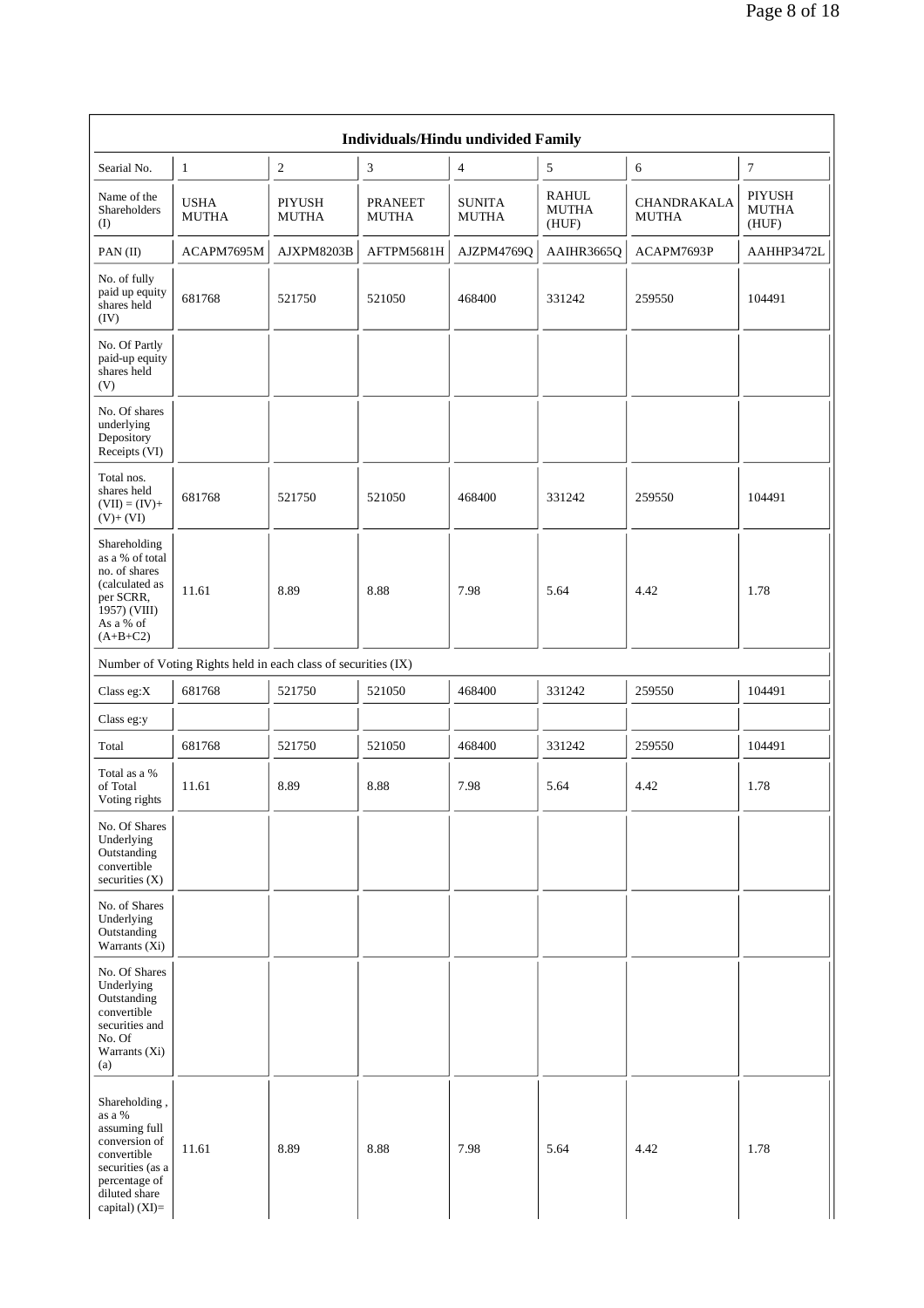| $(VII)+(Xi)(a)$<br>As a % of<br>$(A+B+C2)$                              |                                  |        |        |        |        |        |        |  |  |
|-------------------------------------------------------------------------|----------------------------------|--------|--------|--------|--------|--------|--------|--|--|
|                                                                         | Number of Locked in shares (XII) |        |        |        |        |        |        |  |  |
| No. $(a)$                                                               |                                  |        |        |        |        |        |        |  |  |
| As a % of<br>total Shares<br>$\text{held}(\text{b})$                    |                                  |        |        |        |        |        |        |  |  |
| Number of Shares pledged or otherwise encumbered (XIII)                 |                                  |        |        |        |        |        |        |  |  |
| No. $(a)$                                                               |                                  |        |        |        |        |        |        |  |  |
| As a % of<br>total Shares<br>$\text{held}(\text{b})$                    |                                  |        |        |        |        |        |        |  |  |
| Number of<br>equity shares<br>held in<br>dematerialized<br>form $(XIV)$ | 681768                           | 521750 | 521050 | 468400 | 331242 | 259550 | 104491 |  |  |
|                                                                         | Reason for not providing PAN     |        |        |        |        |        |        |  |  |
| Reason for<br>not providing<br>PAN                                      |                                  |        |        |        |        |        |        |  |  |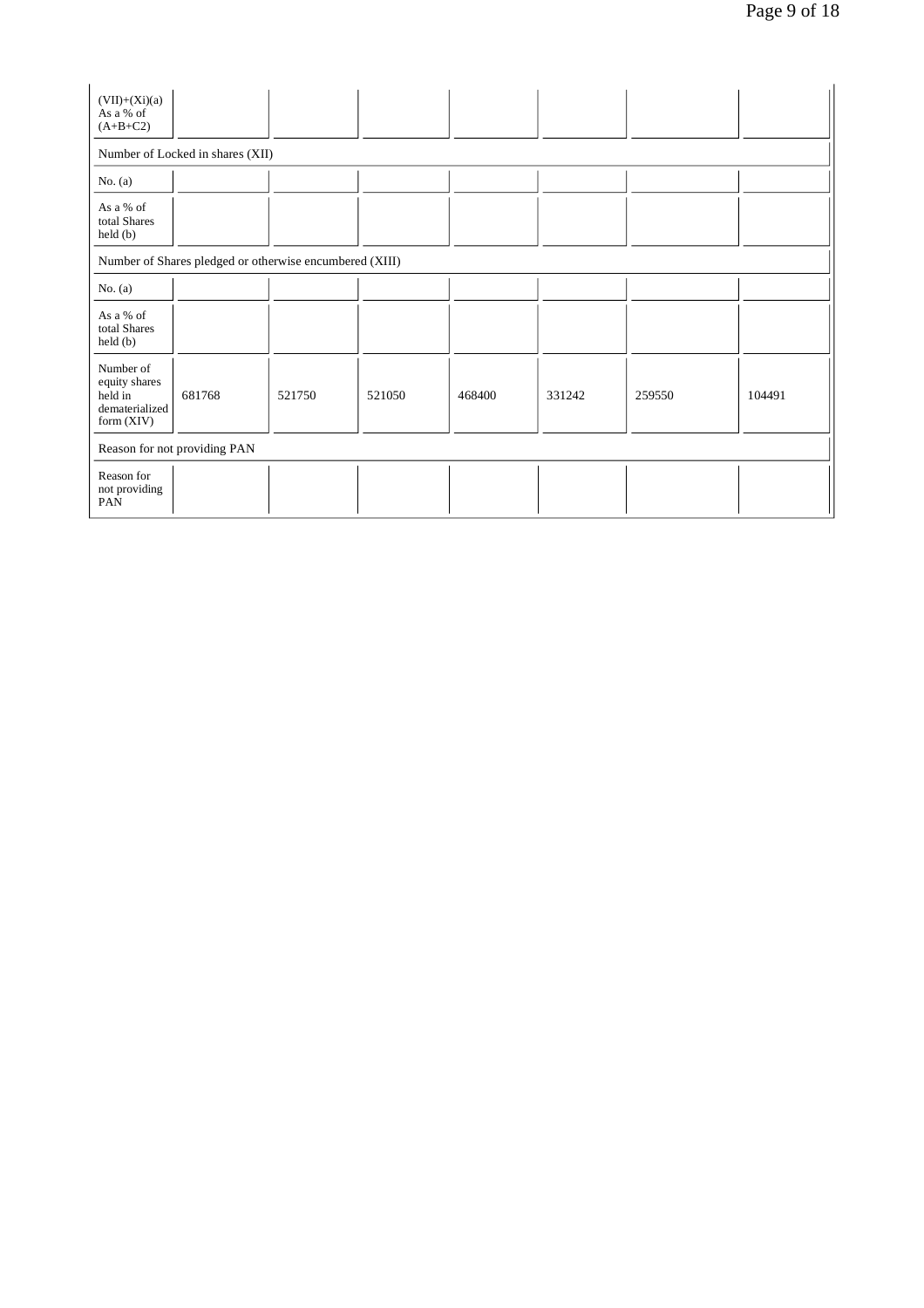| Individuals/Hindu undivided Family                                                                                                                                                        |             |                        |                       |  |  |  |  |
|-------------------------------------------------------------------------------------------------------------------------------------------------------------------------------------------|-------------|------------------------|-----------------------|--|--|--|--|
| Searial No.                                                                                                                                                                               | $\,8\,$     | $\overline{9}$         |                       |  |  |  |  |
| Name of the<br>Shareholders (I)                                                                                                                                                           | PRITI MUTHA | VIMAL CHAND MUTHA(HUF) | Click here to go back |  |  |  |  |
| $PAN$ (II)                                                                                                                                                                                | ADUPM8813A  | AADHV9211P             | Total                 |  |  |  |  |
| No. of fully paid<br>up equity shares<br>held $(IV)$                                                                                                                                      | 101496      | 93285                  | 3083032               |  |  |  |  |
| No. Of Partly paid-<br>up equity shares<br>held $(V)$                                                                                                                                     |             |                        |                       |  |  |  |  |
| No. Of shares<br>underlying<br>Depository<br>Receipts (VI)                                                                                                                                |             |                        |                       |  |  |  |  |
| Total nos. shares<br>held $(VII) = (IV) +$<br>$(V)+(VI)$                                                                                                                                  | 101496      | 93285                  | 3083032               |  |  |  |  |
| Shareholding as a<br>% of total no. of<br>shares (calculated<br>as per SCRR,<br>1957) (VIII) As a<br>% of $(A+B+C2)$                                                                      | 1.73        | 1.59                   | 52.52                 |  |  |  |  |
| Number of Voting Rights held in each class of securities (IX)                                                                                                                             |             |                        |                       |  |  |  |  |
| Class eg: $X$                                                                                                                                                                             | 101496      | 93285                  | 3083032               |  |  |  |  |
| Class eg:y                                                                                                                                                                                |             |                        |                       |  |  |  |  |
| Total                                                                                                                                                                                     | 101496      | 93285                  | 3083032               |  |  |  |  |
| Total as a % of<br><b>Total Voting rights</b>                                                                                                                                             | 1.73        | 1.59                   | 52.52                 |  |  |  |  |
| No. Of Shares<br>Underlying<br>Outstanding<br>convertible<br>securities $(X)$                                                                                                             |             |                        |                       |  |  |  |  |
| No. of Shares<br>Underlying<br>Outstanding<br>Warrants (Xi)                                                                                                                               |             |                        |                       |  |  |  |  |
| No. Of Shares<br>Underlying<br>Outstanding<br>convertible<br>securities and No.<br>Of Warrants (Xi)<br>(a)                                                                                |             |                        |                       |  |  |  |  |
| Shareholding, as a<br>% assuming full<br>conversion of<br>convertible<br>securities (as a<br>percentage of<br>diluted share<br>capital) (XI)= (VII)<br>$+(Xi)(a)$ As a % of<br>$(A+B+C2)$ | 1.73        | 1.59                   | 52.52                 |  |  |  |  |
| Number of Locked in shares (XII)                                                                                                                                                          |             |                        |                       |  |  |  |  |
| No. $(a)$                                                                                                                                                                                 |             |                        |                       |  |  |  |  |
| As a % of total<br>Shares held (b)                                                                                                                                                        |             |                        | $\mathbf{I}$          |  |  |  |  |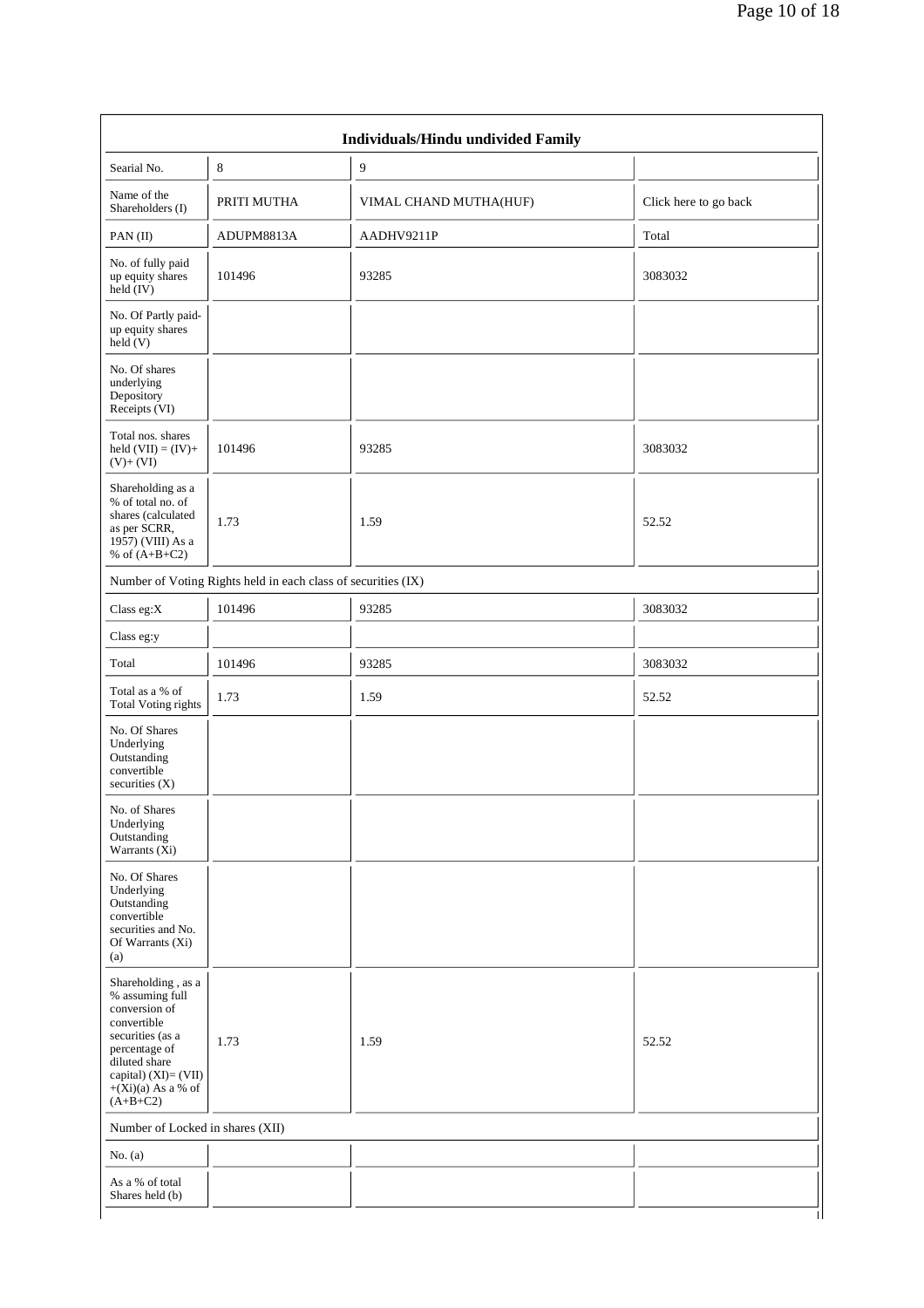| Number of Shares pledged or otherwise encumbered (XIII)              |        |       |         |  |  |  |
|----------------------------------------------------------------------|--------|-------|---------|--|--|--|
| No. $(a)$                                                            |        |       |         |  |  |  |
| As a % of total<br>Shares held (b)                                   |        |       |         |  |  |  |
| Number of equity<br>shares held in<br>dematerialized<br>form $(XIV)$ | 101496 | 93285 | 3083032 |  |  |  |
| Reason for not providing PAN                                         |        |       |         |  |  |  |
| Reason for not<br>providing PAN                                      |        |       |         |  |  |  |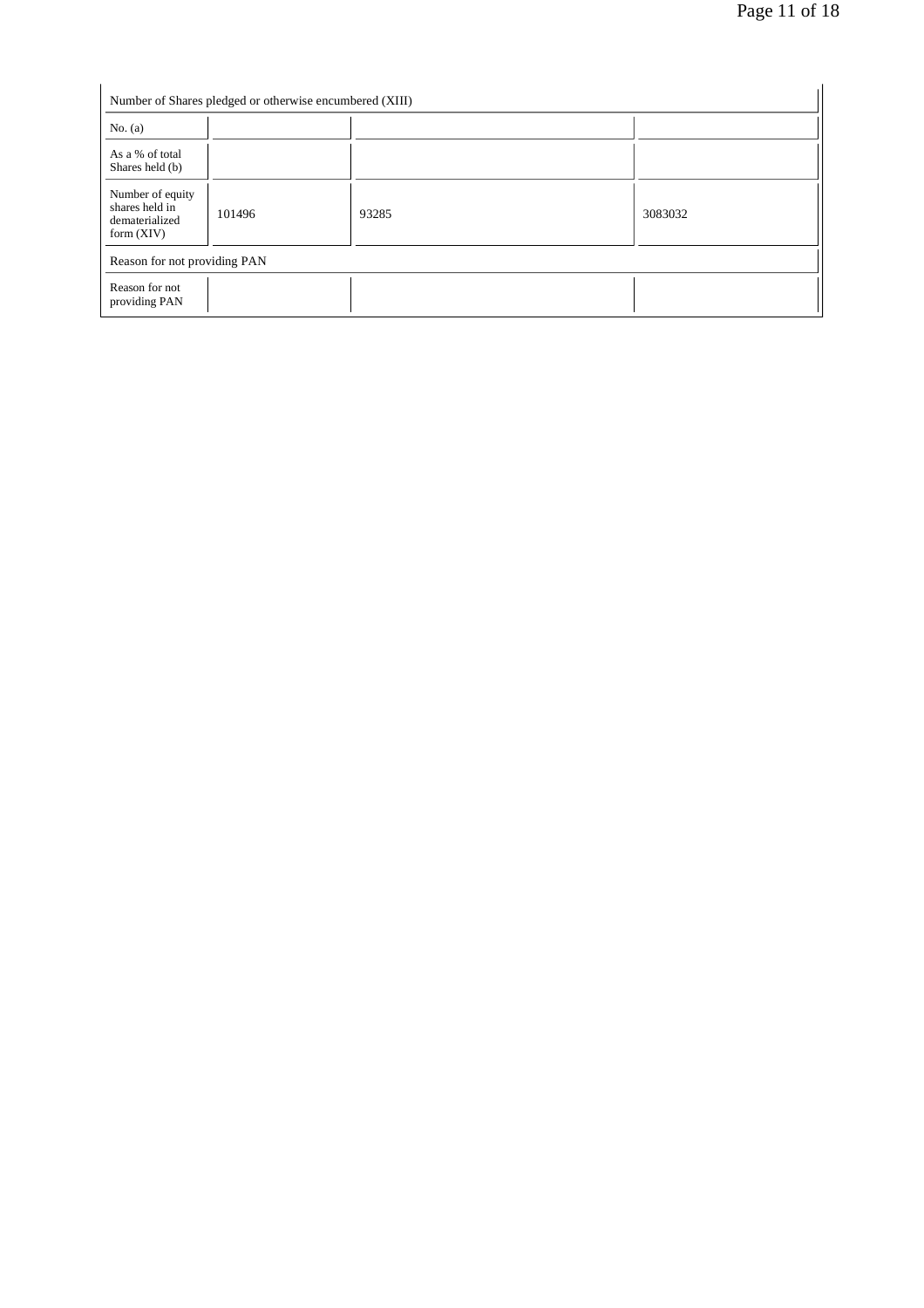| Any Other (specify)                                                                                                                                                                                                       |                         |                       |  |  |  |  |  |
|---------------------------------------------------------------------------------------------------------------------------------------------------------------------------------------------------------------------------|-------------------------|-----------------------|--|--|--|--|--|
| Searial No.                                                                                                                                                                                                               | 1                       |                       |  |  |  |  |  |
| Category                                                                                                                                                                                                                  | <b>Bodies Corporate</b> | Click here to go back |  |  |  |  |  |
| Name of the<br>Shareholders (I)                                                                                                                                                                                           | SUNGEM IMPEX PVT. LTD   |                       |  |  |  |  |  |
| PAN(II)                                                                                                                                                                                                                   | AAACS5895E              | Total                 |  |  |  |  |  |
| No. of the<br>Shareholders (I)                                                                                                                                                                                            | $\mathbf{1}$            | $\mathbf{1}$          |  |  |  |  |  |
| No. of fully paid<br>up equity shares<br>held $(IV)$                                                                                                                                                                      | 102062                  | 102062                |  |  |  |  |  |
| No. Of Partly paid-<br>up equity shares<br>held(V)                                                                                                                                                                        |                         |                       |  |  |  |  |  |
| No. Of shares<br>underlying<br>Depository<br>Receipts (VI)                                                                                                                                                                |                         |                       |  |  |  |  |  |
| Total nos. shares<br>held $(VII) = (IV) +$<br>$(V)+(VI)$                                                                                                                                                                  | 102062                  | 102062                |  |  |  |  |  |
| Shareholding as a<br>% of total no. of<br>shares (calculated<br>as per SCRR,<br>1957) (VIII) As a<br>% of $(A+B+C2)$                                                                                                      | 1.74                    | 1.74                  |  |  |  |  |  |
| Number of Voting Rights held in each class of securities (IX)                                                                                                                                                             |                         |                       |  |  |  |  |  |
| Class eg: X                                                                                                                                                                                                               | 102062                  | 102062                |  |  |  |  |  |
| Class eg:y                                                                                                                                                                                                                |                         |                       |  |  |  |  |  |
| Total                                                                                                                                                                                                                     | 102062                  | 102062                |  |  |  |  |  |
| Total as a % of<br><b>Total Voting rights</b>                                                                                                                                                                             | 1.74                    | 1.74                  |  |  |  |  |  |
| No. Of Shares<br>Underlying<br>Outstanding<br>convertible<br>securities $(X)$                                                                                                                                             |                         |                       |  |  |  |  |  |
| No. of Shares<br>Underlying<br>Outstanding<br>Warrants (Xi)                                                                                                                                                               |                         |                       |  |  |  |  |  |
| No. Of Shares<br>Underlying<br>Outstanding<br>convertible<br>securities and No.<br>Of Warrants (Xi)<br>(a)                                                                                                                |                         |                       |  |  |  |  |  |
| Shareholding, as a<br>% assuming full<br>conversion of<br>convertible<br>securities (as a<br>percentage of<br>diluted share<br>capital) (XI)= (VII)<br>$+(X)$ As a % of<br>$(A+B+C2)$<br>Number of Locked in shares (XII) | 1.74                    | 1.74                  |  |  |  |  |  |
|                                                                                                                                                                                                                           |                         |                       |  |  |  |  |  |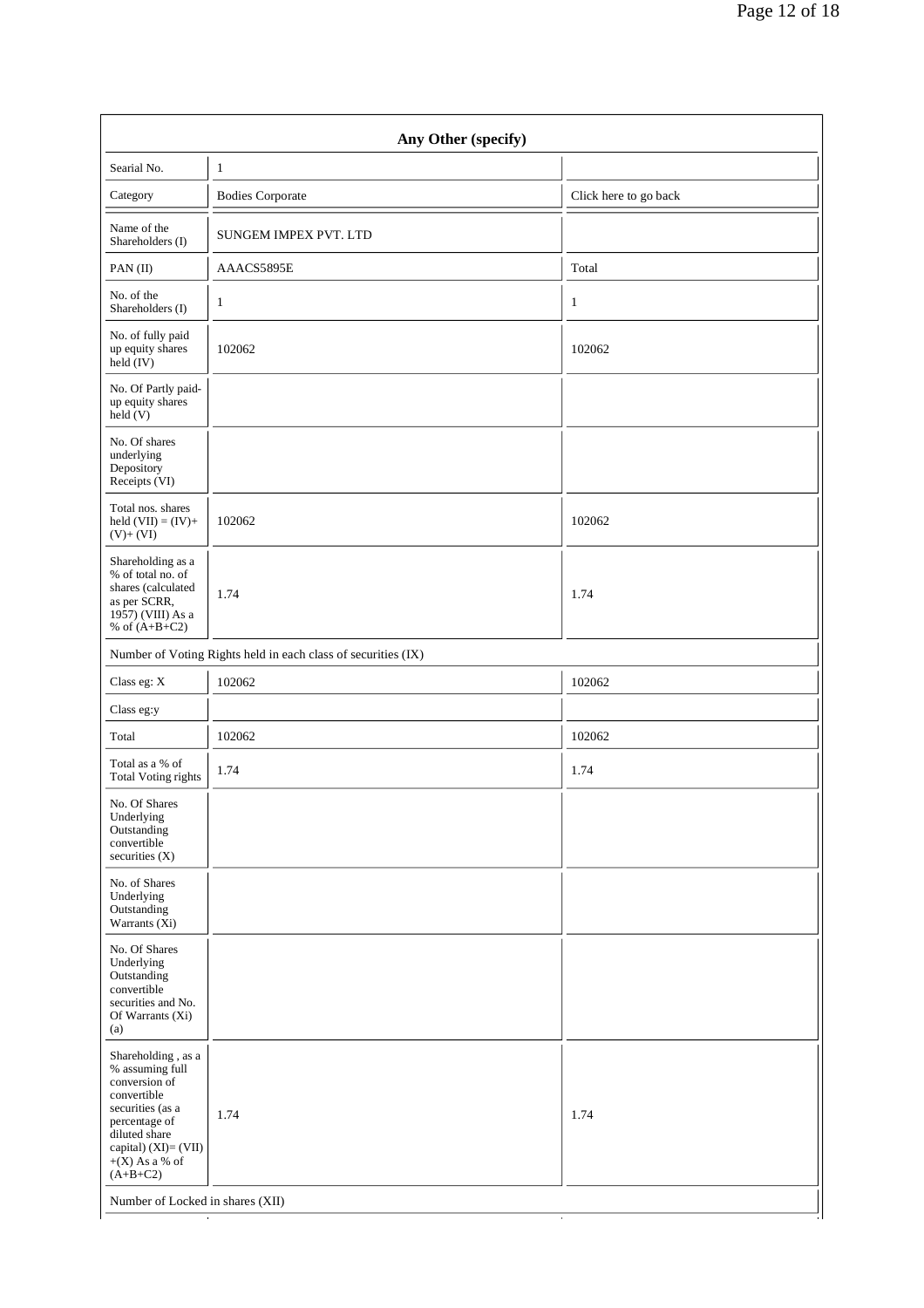| No. $(a)$                                                            |                                                         |        |
|----------------------------------------------------------------------|---------------------------------------------------------|--------|
| As a % of total<br>Shares held (b)                                   |                                                         |        |
|                                                                      | Number of Shares pledged or otherwise encumbered (XIII) |        |
| No. $(a)$                                                            |                                                         |        |
| As a % of total<br>Shares held (b)                                   |                                                         |        |
| Number of equity<br>shares held in<br>dematerialized<br>form $(XIV)$ | 102062                                                  | 102062 |
| Reason for not<br>providing PAN                                      |                                                         |        |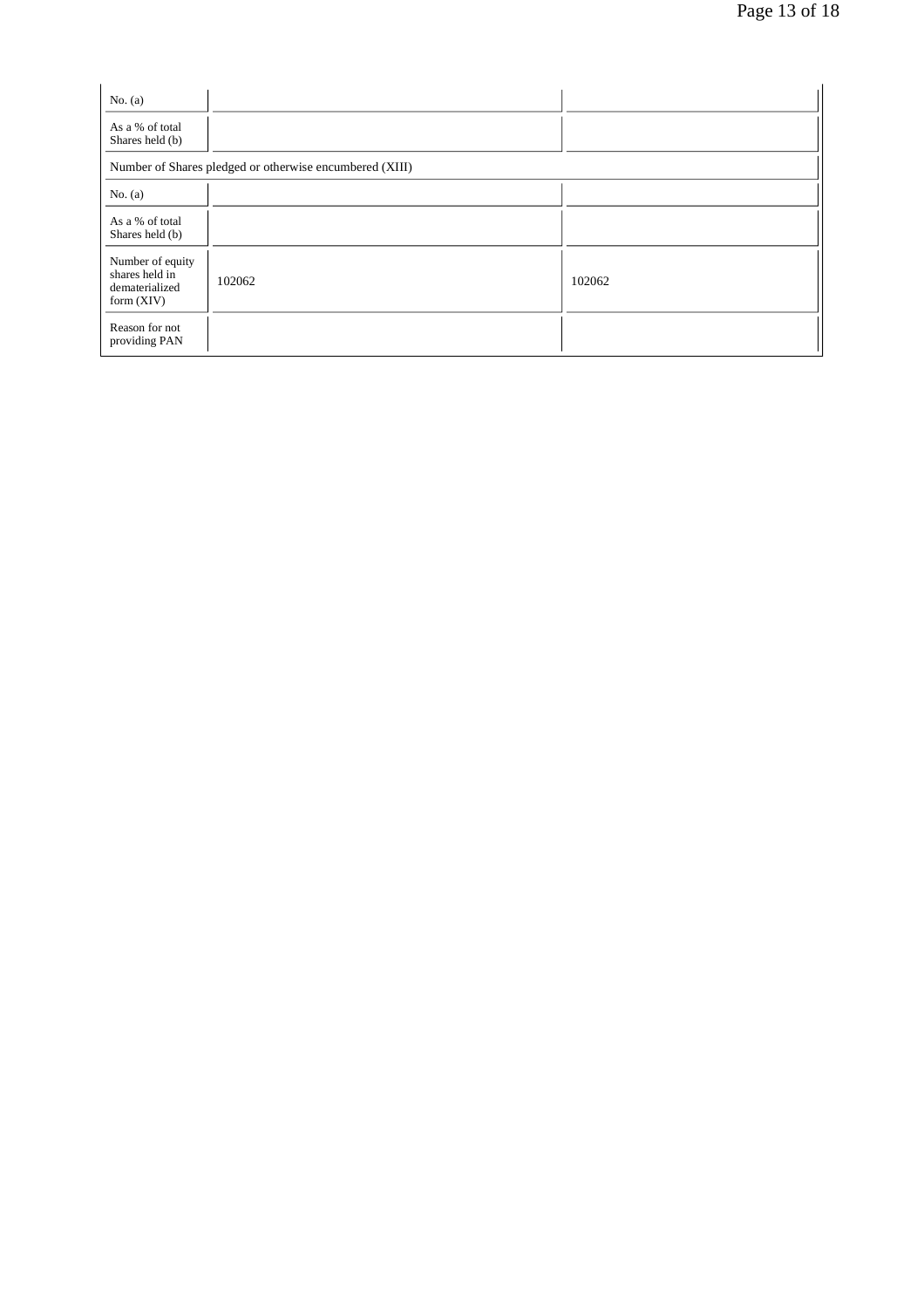|                                                                                                                                                                                          | Individuals - ii. Individual shareholders holding nominal share capital in excess of Rs. 2 lakhs. |                      |                       |
|------------------------------------------------------------------------------------------------------------------------------------------------------------------------------------------|---------------------------------------------------------------------------------------------------|----------------------|-----------------------|
| Searial No.                                                                                                                                                                              | 1                                                                                                 | $\overline{c}$       |                       |
| Name of the<br>Shareholders (I)                                                                                                                                                          | MAHENDRA GIRDHARILAL                                                                              | <b>SUBRAMANIAN P</b> | Click here to go back |
| PAN(II)                                                                                                                                                                                  | AAAPW1327L                                                                                        | AMBPS8931K           | Total                 |
| No. of fully paid<br>up equity shares<br>held $(IV)$                                                                                                                                     | 170111                                                                                            | 82690                | 252801                |
| No. Of Partly paid-<br>up equity shares<br>held $(V)$                                                                                                                                    |                                                                                                   |                      |                       |
| No. Of shares<br>underlying<br>Depository<br>Receipts (VI)                                                                                                                               |                                                                                                   |                      |                       |
| Total nos. shares<br>held $(VII) = (IV) +$<br>$(V)+(VI)$                                                                                                                                 | 170111                                                                                            | 82690                | 252801                |
| Shareholding as a<br>% of total no. of<br>shares (calculated<br>as per SCRR,<br>1957) (VIII) As a<br>% of $(A+B+C2)$                                                                     | 2.9                                                                                               | 1.41                 | 4.31                  |
|                                                                                                                                                                                          | Number of Voting Rights held in each class of securities (IX)                                     |                      |                       |
| Class eg: X                                                                                                                                                                              | 170111                                                                                            | 82690                | 252801                |
| Class eg:y                                                                                                                                                                               |                                                                                                   |                      |                       |
| Total                                                                                                                                                                                    | 170111                                                                                            | 82690                | 252801                |
| Total as a % of<br><b>Total Voting rights</b>                                                                                                                                            | 2.9                                                                                               | 1.41                 | 4.31                  |
| No. Of Shares<br>Underlying<br>Outstanding<br>convertible<br>securities $(X)$                                                                                                            |                                                                                                   |                      |                       |
| No. of Shares<br>Underlying<br>Outstanding<br>Warrants (Xi)                                                                                                                              |                                                                                                   |                      |                       |
| No. Of Shares<br>Underlying<br>Outstanding<br>convertible<br>securities and No.<br>Of Warrants (Xi)<br>(a)                                                                               |                                                                                                   |                      |                       |
| Shareholding, as a<br>% assuming full<br>conversion of<br>convertible<br>securities (as a<br>percentage of<br>diluted share<br>capital) $(XI) = (VII)$<br>$+(X)$ As a % of<br>$(A+B+C2)$ | 2.9                                                                                               | 1.41                 | 4.31                  |
| Number of Locked in shares (XII)                                                                                                                                                         |                                                                                                   |                      |                       |
| No. $(a)$                                                                                                                                                                                |                                                                                                   |                      |                       |
| As a % of total<br>Shares held (b)                                                                                                                                                       |                                                                                                   |                      |                       |
|                                                                                                                                                                                          |                                                                                                   |                      |                       |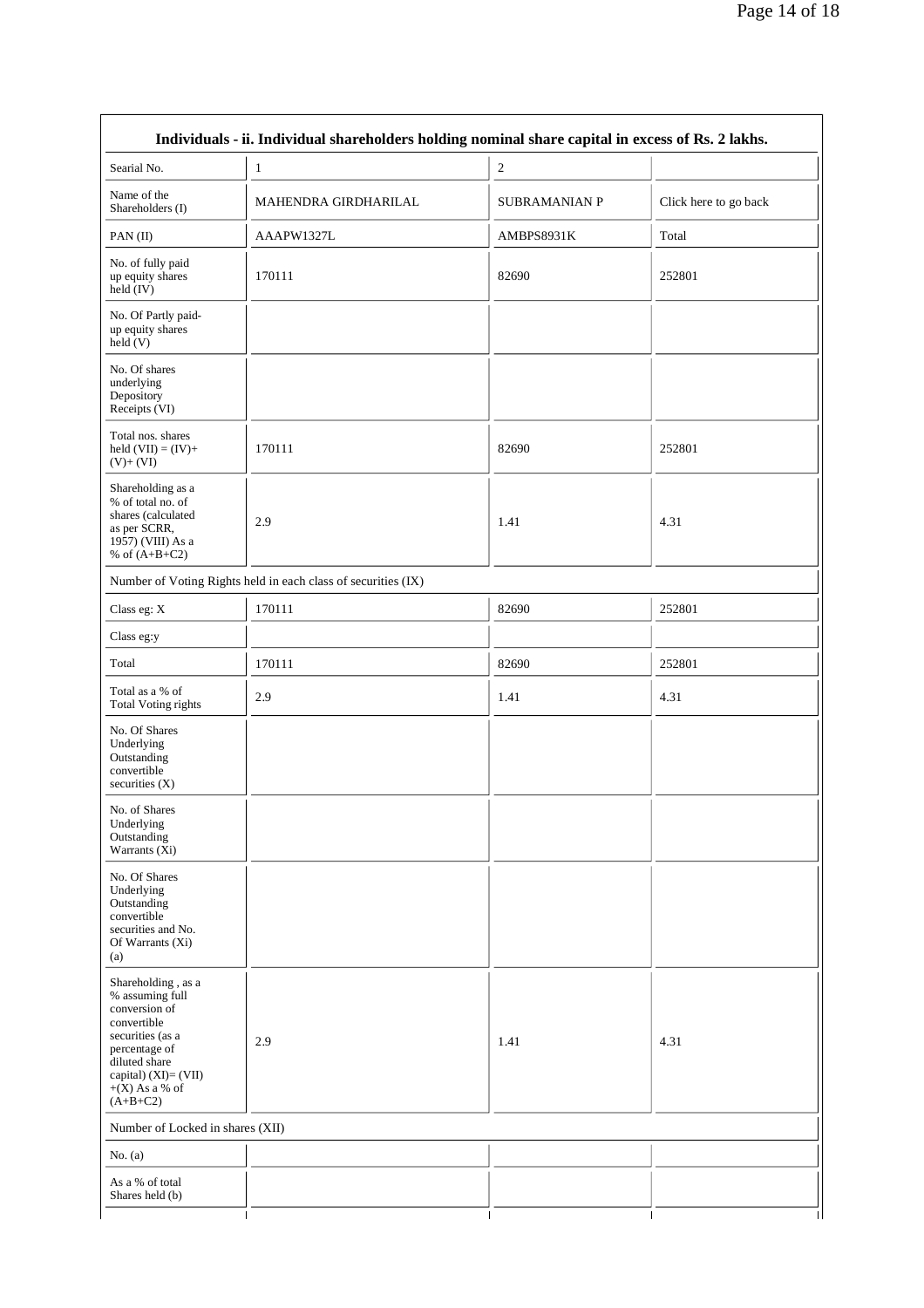| Number of equity<br>shares held in<br>dematerialized<br>form $(XIV)$ | 170111 | 82690 | 252801 |  |
|----------------------------------------------------------------------|--------|-------|--------|--|
| Reason for not providing PAN                                         |        |       |        |  |
| Reason for not<br>providing PAN                                      |        |       |        |  |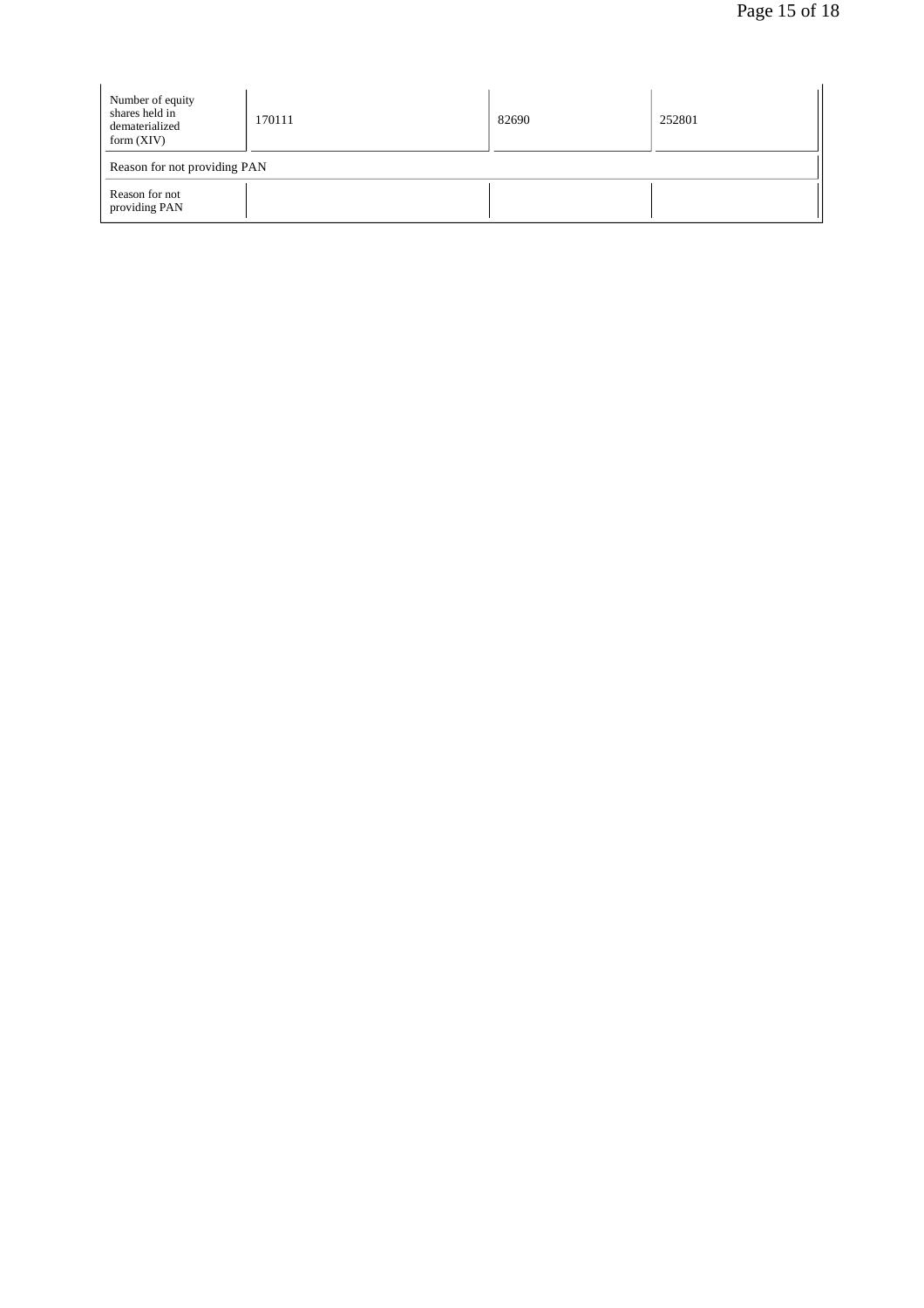|                                                                                                                                                                         |                                                               | Any Other (specify)        |                         |                       |
|-------------------------------------------------------------------------------------------------------------------------------------------------------------------------|---------------------------------------------------------------|----------------------------|-------------------------|-----------------------|
| Searial No.                                                                                                                                                             | 1                                                             | $\overline{c}$             | 3                       |                       |
| Category                                                                                                                                                                | <b>Bodies Corporate</b>                                       | Foreign Individuals or NRI | <b>Clearing Members</b> |                       |
| Category / More<br>than 1 percentage                                                                                                                                    | Category                                                      | Category                   | Category                |                       |
| Name of the<br>Shareholders (I)                                                                                                                                         |                                                               |                            |                         | Click here to go back |
| PAN(II)                                                                                                                                                                 |                                                               |                            |                         | Total                 |
| No. of the<br>Shareholders (I)                                                                                                                                          | 79                                                            | 369                        | 10                      | 458                   |
| No. of fully paid<br>up equity shares<br>$held$ (IV)                                                                                                                    | 100890                                                        | 218053                     | 3342                    | 322285                |
| No. Of Partly paid-<br>up equity shares<br>held (V)                                                                                                                     |                                                               |                            |                         |                       |
| No. Of shares<br>underlying<br>Depository<br>Receipts (VI)                                                                                                              |                                                               |                            |                         |                       |
| Total nos. shares<br>held $(VII) = (IV) +$<br>$(V) + (VI)$                                                                                                              | 100890                                                        | 218053                     | 3342                    | 322285                |
| Shareholding as a<br>% of total no. of<br>shares (calculated<br>as per SCRR,<br>1957) (VIII) As a<br>% of $(A+B+C2)$                                                    | 1.72                                                          | 3.71                       | 0.06                    | 5.49                  |
|                                                                                                                                                                         | Number of Voting Rights held in each class of securities (IX) |                            |                         |                       |
| Class eg: X                                                                                                                                                             | 100890                                                        | 218053                     | 3342                    | 322285                |
| Class eg:y                                                                                                                                                              |                                                               |                            |                         |                       |
| Total                                                                                                                                                                   | 100890                                                        | 218053                     | 3342                    | 322285                |
| Total as a % of<br>Total Voting rights                                                                                                                                  | 1.72                                                          | 3.71                       | 0.06                    | 5.49                  |
| No. Of Shares<br>Underlying<br>Outstanding<br>convertible<br>securities (X)                                                                                             |                                                               |                            |                         |                       |
| No. of Shares<br>Underlying<br>Outstanding<br>Warrants $(X_i)$                                                                                                          |                                                               |                            |                         |                       |
| No. Of Shares<br>Underlying<br>Outstanding<br>convertible<br>securities and No.<br>Of Warrants (Xi)<br>(a)                                                              |                                                               |                            |                         |                       |
| Shareholding, as a<br>% assuming full<br>conversion of<br>convertible<br>securities (as a<br>percentage of<br>diluted share<br>capital) (XI)= (VII)<br>$+(X)$ As a % of | 1.72                                                          | 3.71                       | 0.06                    | 5.49                  |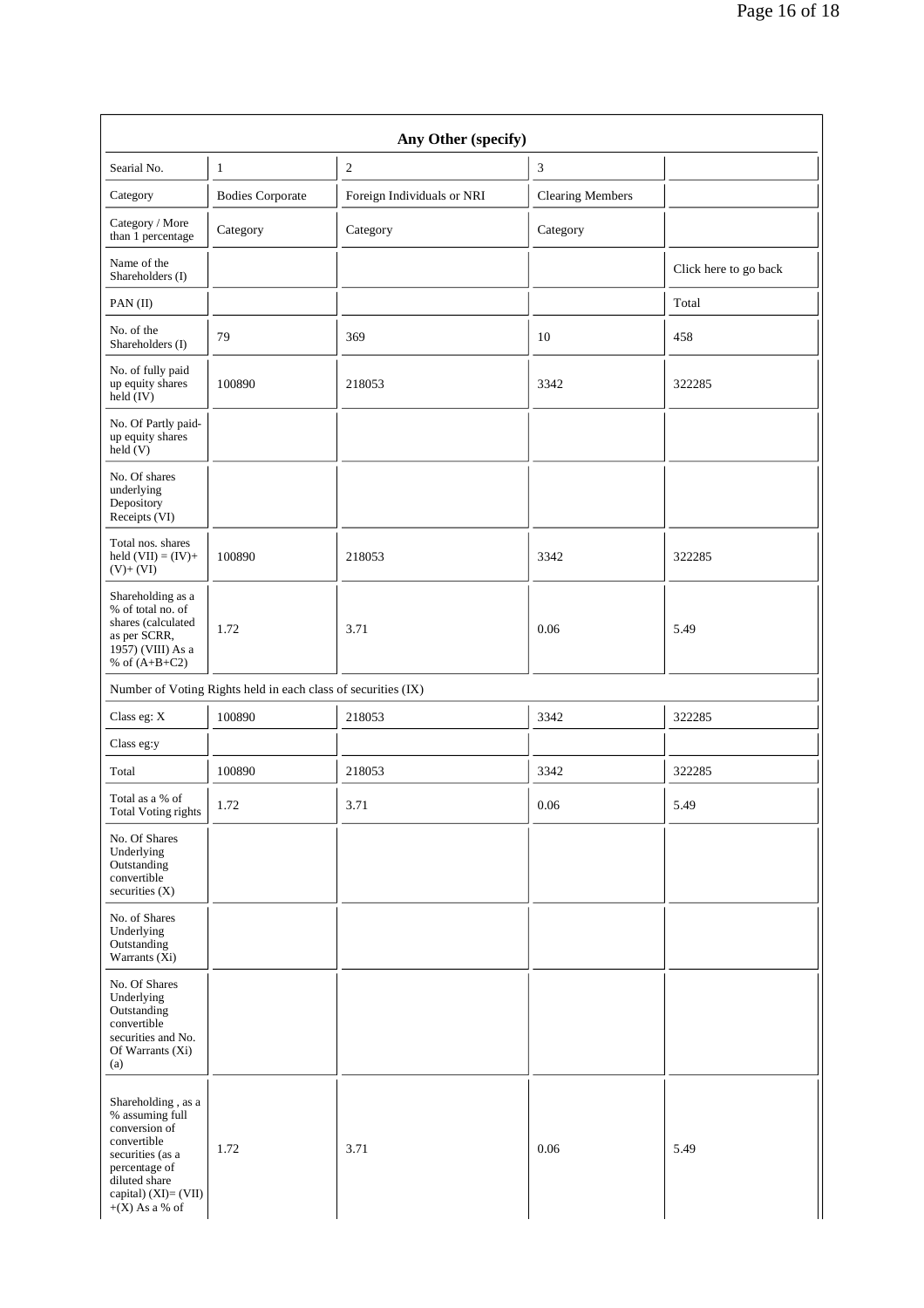| $(A+B+C2)$                                                           |       |       |      |        |  |
|----------------------------------------------------------------------|-------|-------|------|--------|--|
| Number of Locked in shares (XII)                                     |       |       |      |        |  |
| No. $(a)$                                                            |       |       |      |        |  |
| As a % of total<br>Shares held (b)                                   |       |       |      |        |  |
| Number of equity<br>shares held in<br>dematerialized<br>form $(XIV)$ | 87790 | 31753 | 3342 | 122885 |  |
| Reason for not providing PAN                                         |       |       |      |        |  |
| Reason for not<br>providing PAN                                      |       |       |      |        |  |